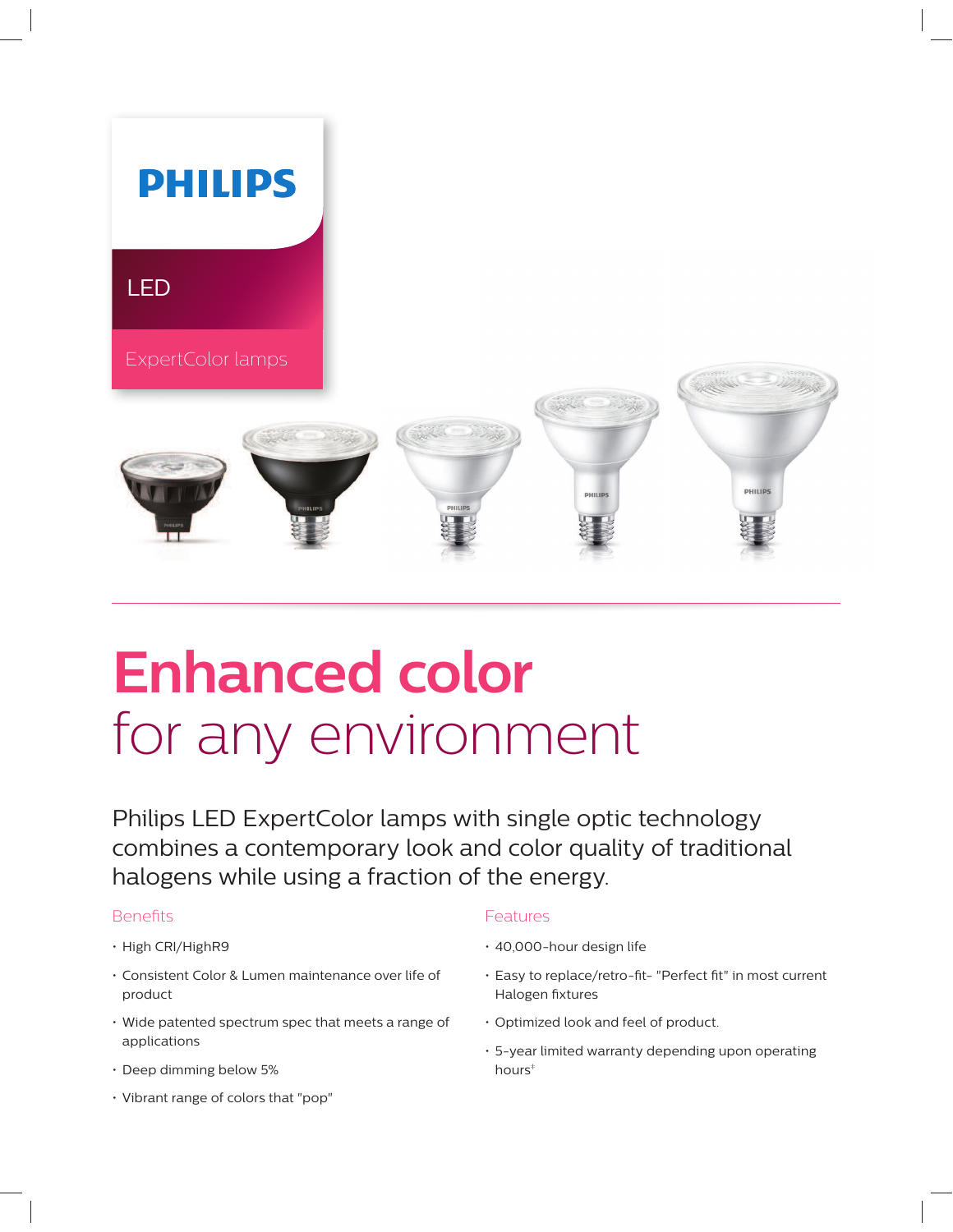# **ExpertColor** - Philips LED lamps

# Ordering, Electrical and Technical Data *(Subject to change without notice)*

| Product   Model       | Number   Number | <b>Order Code</b>                     | Nom.<br>Watts | Repl.<br><b>Watts</b> | <b>Volts</b> | Lamp<br>Type | Base  | LED<br>Lifetime <sup>1</sup><br>(hrs.) | Lumens <sup>2</sup> MBCP <sup>3</sup> | (Cd)  | Color<br>Temp<br>(K) | <b>CRI</b> | Dim <sup>4</sup> |
|-----------------------|-----------------|---------------------------------------|---------------|-----------------------|--------------|--------------|-------|----------------------------------------|---------------------------------------|-------|----------------------|------------|------------------|
| 470138                | 9290013417      | 7MR16 ExpertColor S10 927 D           | 7W            | 30W                   | 12           | MR16         | GU5.3 | 40,000                                 | 430                                   | 4600  | 2700K                | 95         | Dimmable         |
| 470146                | 9290012913      | 7MR16 ExpertColor S10 930 D           | 7W            | 30W                   | 12           | <b>MR16</b>  | GU5.3 | 40,000                                 | 460                                   | 5000  | 3000K                | 95         | Dimmable         |
| 470153                | 9290013419      | 7MR16 ExpertColor S10 940 D           | 7W            | 30W                   | 12           | MR16         | GU5.3 | 40,000                                 | 460                                   | 5000  | 4000K                | 95         | Dimmable         |
| 470161                | 9290013420      | 7MR16 ExpertColor F25 927 D           | 7W            | 42W                   | 12           | <b>MR16</b>  | GU5.3 | 40,000                                 | 430                                   | 2200  | 2700K                | 95         | Dimmable         |
| 470179                | 9290013421      | 7MR16 ExpertColor F25 930 D           | 7W            | 42W                   | 12           | <b>MR16</b>  | GU5.3 | 40,000                                 | 460                                   | 2350  | 3000K                | 95         | Dimmable         |
| 470187                | 9290013422      | 7MR16 ExpertColor F25 940 D           | 7W            | 42W                   | 12           | <b>MR16</b>  | GU5.3 | 40,000                                 | 460                                   | 2350  | 4000K                | 95         | Dimmable         |
| 470195                | 9290013423      | 7MR16 ExpertColor F35 927 D           | 7W            | 42W                   | 12           | <b>MR16</b>  | GU5.3 | 40,000                                 | 430                                   | 1300  | 2700K                | 95         | Dimmable         |
| 470203                | 9290013424      | 7MR16 ExpertColor F35 930 D           | 7W            | 42W                   | 12           | MR16         | GU5.3 | 40,000                                 | 460                                   | 1400  | 3000K                | 95         | Dimmable         |
| 470211                | 9290013425      | 7MR16 ExpertColor F35 940 D           | 7W            | 42W                   | 12           | MR16         | GU5.3 | 40,000                                 | 460                                   | 1400  | 4000K                | 95         | Dimmable         |
| 470229                | 9290013426      | 7MR16 ExpertColor Retail S10 930      | 7W            | 30W                   | 12           | MR16         | GU5.3 | 40,000                                 | 430                                   | 4600  | 3000K                | 90         | Non-Dim          |
| 470237                | 9290013427      | 7MR16 ExpertColor Retail F25 930      | 7W            | 42W                   | 12           | <b>MR16</b>  | GU5.3 | 40.000                                 | 430                                   | 2200  | 3000K                | 90         | Non-Dim          |
| 470245                | 9290013428      | 7MR16 ExpertColor Retail F35 930      | 7W            | 42W                   | 12           | <b>MR16</b>  | GU5.3 | 40,000                                 | 430                                   | 1300  | 3000K                | 90         | Non-Dim          |
| 470823                | 9290013394      | 17PAR38/EXPERTCOLOR/S8/927/           | 17W           | 100W                  | 120VAC       | PAR38        | E26   | 40000                                  | 1150                                  | 21000 | 2700K                | 95         | Dimmable         |
| 470831                | 9290013395      | 17PAR38/EXPERTCOLOR/F25/927/          | 17W           | 120W                  | 120VAC       | PAR38        | E26   | 40000                                  | 1150                                  | 5800  | 2700K                | 95         | Dimmable         |
| 470849                | 9290013396      | 17PAR38/EXPERTCOLOR/F40/927/          | 17W           | 120W                  | 120VAC       | PAR38        | E26   | 40000                                  | 1150                                  | 2600  | 2700K                | 95         | Dimmable         |
| 470864                | 9290013398      | 17PAR38/EXPERTCOLOR/F25/927/B         | 17W           | 120W                  | 120VAC       | PAR38        | E26   | 40000                                  | 1150                                  | 5800  | 2700K                | 95         | Dimmable         |
| 470898                | 9290013402      | 12PAR30S/EXPERTCOLOR/S10/927/         | 12W           | 75W                   | 120VAC       | PAR30S/L     | E26   | 40000                                  | 850                                   | 10000 | 2700K                | 95         | Dimmable         |
| 470906                | 9290013403      | 12PAR30S/EXPERTCOLOR/F25/927/         | <b>12W</b>    | 75W                   | 120VAC       | PAR30S/L     | E26   | 40000                                  | 850                                   | 4200  | 2700K                | 95         | Dimmable         |
| 470914                | 9290013404      | 12PAR30S/EXPERTCOLOR/F40/927/         | <b>12W</b>    | 75W                   | 120VAC       | PAR30S/L     | E26   | 40000                                  | 850                                   | 1800  | 2700K                | 95         | Dimmable         |
| 470922                | 9290013406      | 12PAR30S/EXPERTCOLOR/F25/927/B        | <b>12W</b>    | 75W                   | 120VAC       | PAR30S/L     | E26   | 40000                                  | 850                                   | 4200  | 2700K                | 95         | Dimmable         |
| 470954                | 9290013409      | 12PAR30L/EXPERTCOLOR/F25/927/         | 12W           | 75W                   | 120VAC       | PAR30S/L     | E26   | 40000                                  | 850                                   | 4200  | 2700K                | 95         | Dimmable         |
| 470962                | 9290013410      | 12PAR3OL/EXPERTCOLOR/F40/927/         | 12W           | 75W                   | 120VAC       | PAR30S/L     | E26   | 40000                                  | 850                                   | 1800  | 2700K                | 95         | Dimmable         |
| 470872                | 9290013400      | 17PAR38/EXPERTCOLOR/F25/940/          | 17W           | 120W                  | 120VAC       | PAR38        | E26   | 40000                                  | 1300                                  | 6500  | 4000K                | 95         | Dimmable         |
| 470880                | 9290013401      | 17PAR38/EXPERTCOLOR/F40/940/          | 17W           | 120W                  | 120VAC       | PAR38        | E26   | 40000                                  | 1300                                  | 3000  | 4000K                | 95         | Dimmable         |
| 470930                | 9290013407      | 12PAR30S/EXPERTCOLOR/F25/940/         | <b>12W</b>    | 75W                   | 120VAC       | PAR30S/L     | E26   | 40000                                  | 950                                   | 4800  | 4000K                | 95         | Dimmable         |
| 470948                | 9290013408      | 12PAR30S/EXPERTCOLOR/F40/940/         | 12W           | 75W                   | 120VAC       | PAR30S/L     | E26   | 40000                                  | 950                                   | 2100  | 4000K                | 95         | Dimmable         |
| 470970                | 9290013411      | 12PAR30L/EXPERTCOLOR/F25/940/         | <b>12W</b>    | 75W                   | 120VAC       | PAR30S/L     | E26   | 40000                                  | 950                                   | 4800  | 4000K                | 95         | Dimmable         |
| 470988                | 9290013412      | 12PAR30L/EXPERTCOLOR/F40/940/         | <b>12W</b>    | 75W                   | 120VAC       | PAR30S/L     | E26   | 40000                                  | 950                                   | 2100  | 4000K                | 95         | Dimmable         |
| 470996                | 9290012852      | 17PAR38/EXPERTCOLOR RETAIL/S8/930/    | 17W           | 100W                  | 120          | PAR38        | E26   | 40000                                  | 1200                                  | 22000 | 3000K                | 90         | Dimmable         |
| 471003                | 9290012853      | 17PAR38/EXPERTCOLOR RETAIL/F25/930/   | 17W           | 120W                  | 120          | PAR38        | E26   | 40000                                  | 1200                                  | 6000  | 3000K                | 90         | Dimmable         |
| 471011                | 9290012854      | 17PAR38/EXPERTCOLOR RETAIL/F40/930/   | 17W           | 120W                  | 120          | PAR38        | E26   | 40000                                  | 1200                                  | 2700  | 3000K                | 90         | Dimmable         |
| 471060                | 9290012859      | 12PAR30S/EXPERTCOLOR RETAIL/S10/930/  | 12W           | 75W                   | 120          | PAR30S/L     | E26   | 40000                                  | 880                                   | 10000 | 3000K                | 90         | Dimmable         |
| 471078                | 9290012860      | 12PAR30S/EXPERTCOLOR RETAIL/F25/930/  | <b>12W</b>    | 75W                   | 120          | PAR30S/L     | E26   | 40000                                  | 880                                   | 4500  | 3000K                | 90         | Dimmable         |
| 471086                | 9290012861      | 12PAR30S/EXPERTCOLOR RETAIL/F40/930/  | <b>12W</b>    | 75W                   | 120          | PAR30S/L     | E26   | 40000                                  | 880                                   | 2000  | 3000K                | 90         | Dimmable         |
| 471037                | 9290012856      | 12PAR3OL/EXPERTCOLOR RETAIL/S10/930/  | <b>12W</b>    | 75W                   | 120          | PAR30S/L     | E26   | 40000                                  | 880                                   | 10000 | 3000K                | 90         | Dimmable         |
| 471045                | 9290012857      | 12PAR30L/EXPERTCOLOR RETAIL/F25/930/  | <b>12W</b>    | 75W                   | 120          | PAR30S/L     | E26   | 40000                                  | 880                                   | 4500  | 3000K                | 90         | Dimmable         |
| 471052                | 9290012858      | 12PAR30L/EXPERTCOLOR RETAIL/F40/930/  | 12W           | 75W                   | 120          | PAR30S/L     | E26   | 40000                                  | 880                                   | 2000  | 3000K                | 90         | Dimmable         |
| 471029                | 9290012855      | 17PAR38/EXPERTCOLOR RETAIL/F25/930/B  | 17W           | 120W                  | 120          | PAR38        | E26   | 40000                                  | 1200                                  | 6000  | 3000K                | 90         | Dimmable         |
| 471094                | 9290012862      | 12PAR30S/EXPERTCOLOR RETAIL/F25/930/B | 12W           | 75W                   | 120          | PAR30S/L     | E26   | 40000                                  | 880                                   | 4500  | 3000K                | 90         | Dimmable         |
| $\blacksquare$ 471789 | 9290013697      | 12PAR30S/EXPERTCOLOR/S10/940/         | <b>12W</b>    | 75W                   | 120          | PAR30S/L     | E26   | 40000                                  | 950                                   | 10500 | 4000K                | 95         | Dimmable         |
| $\blacksquare$ 471797 | 9290013698      | 17PAR38/EXPERTCOLOR/S8/940/           | 17W           | 100W                  | 120          | PAR38        | E26   | 40000                                  | 1300                                  | 25000 | 4000K                | 95         | Dimmable         |